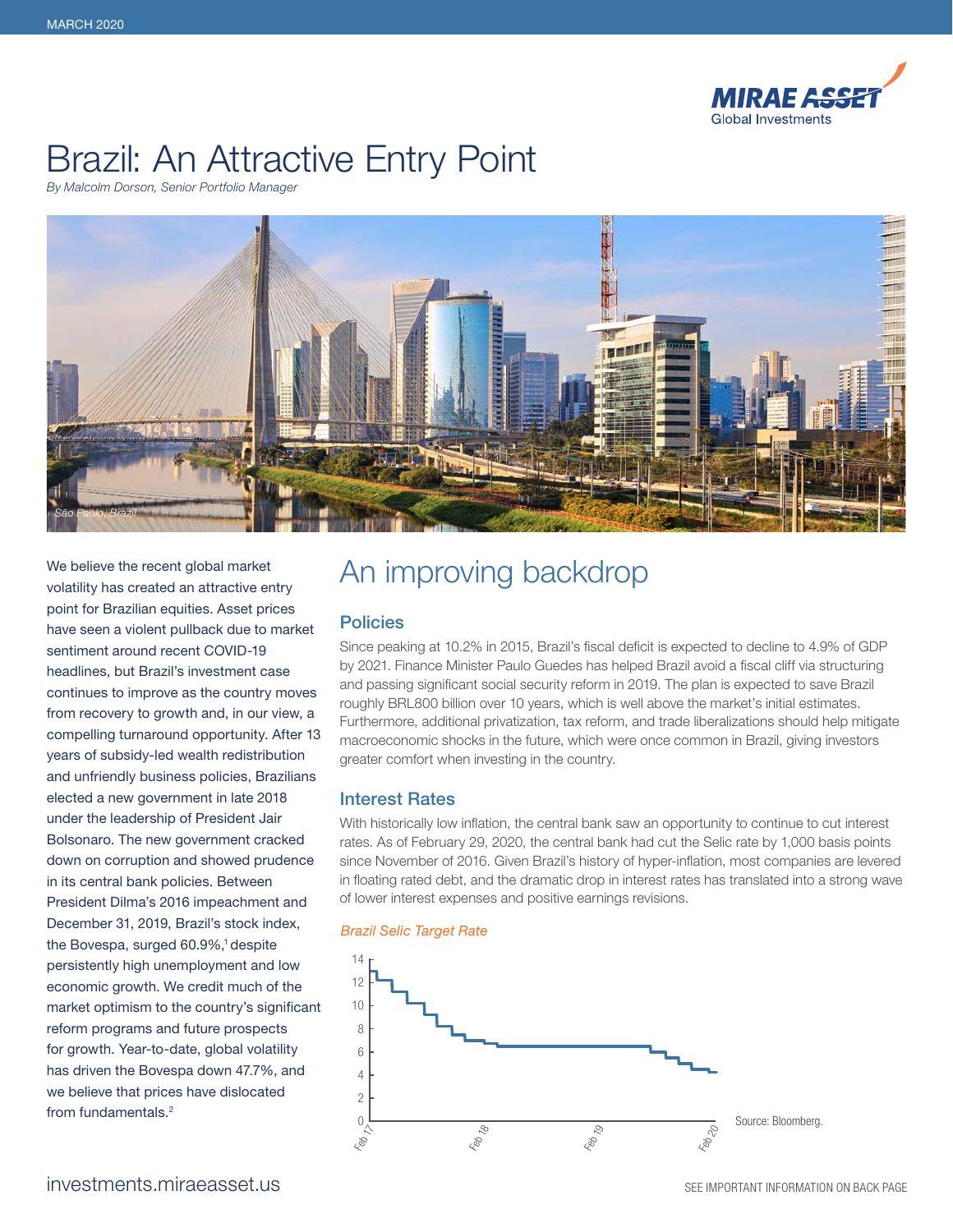# Where are we now?

# Political Continuity

With a focus on attacking corruption, reducing bureaucracy, and increasing the pace of privatizations, the market has viewed Bolsonaro as a business friendly president. Though Brazil is approaching mid-term elections at the end of 2020, we believe the market should price in continuity and expansion of pro-market policies. Not only does Bolsonaro hold a strong lead in the polls, but Brazilians are giving him credit for following through on his top election pillars in improving the economy and cracking down on corruption.

### *Improvements Under Bolsonaro*



### *2022 Presidential Race Polls*



## **Economics**

Though GDP, by relative standards, remains tepid, the trend is positive and economic indicators appear favorable. Lower interest rates not only reduce corporate financial expenses, but they also spur the economy as seen through new vehicle loans and real estate launches.

#### *New Vehicle Loans*



#### *São Paulo Real Estate*



Source: Secovi, Abrainc, Itaú. Seasonally adjusted based on a 3 month moving average.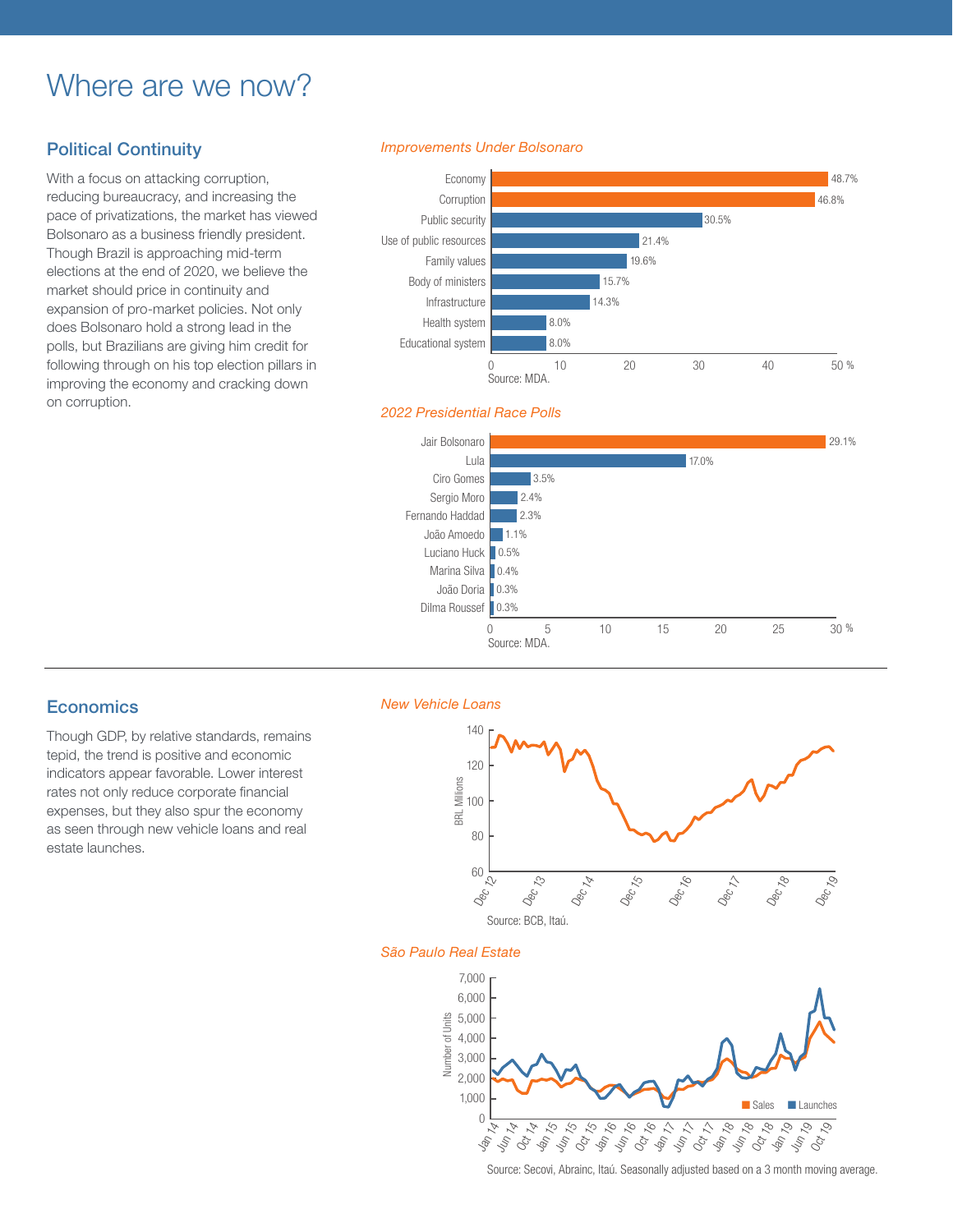Brazilians and Brazilian corporations are spending more, which creates new jobs and economic growth. After losing over 1 million jobs during the last recession from 2015-17, Brazil has finally turned the corner. The country created 185 thousand formal new jobs in 2019, with the pace of formal job creation accelerating every quarter.

Job creation is also leading to improved credit quality, as banks are seeing fewer late payments and improved delinquency ratios.

#### *Investments are Expected to Increase*



Source: IBGE, Itaú. Estimates are projections and not guarantees.

### *Consistent New Job Creation*



### *Improvements in Delinquency Rates & Late Payments*



Source: BCB, Itaú. Based on Brazilian Households. LHS = left hand side,  $R$ HS = right hand side.

After 13 years of subsidy-led wealth redistribution and unfriendly business policies, Brazilians elected a new government in late 2018 under the leadership of President Jair Bolsonaro.